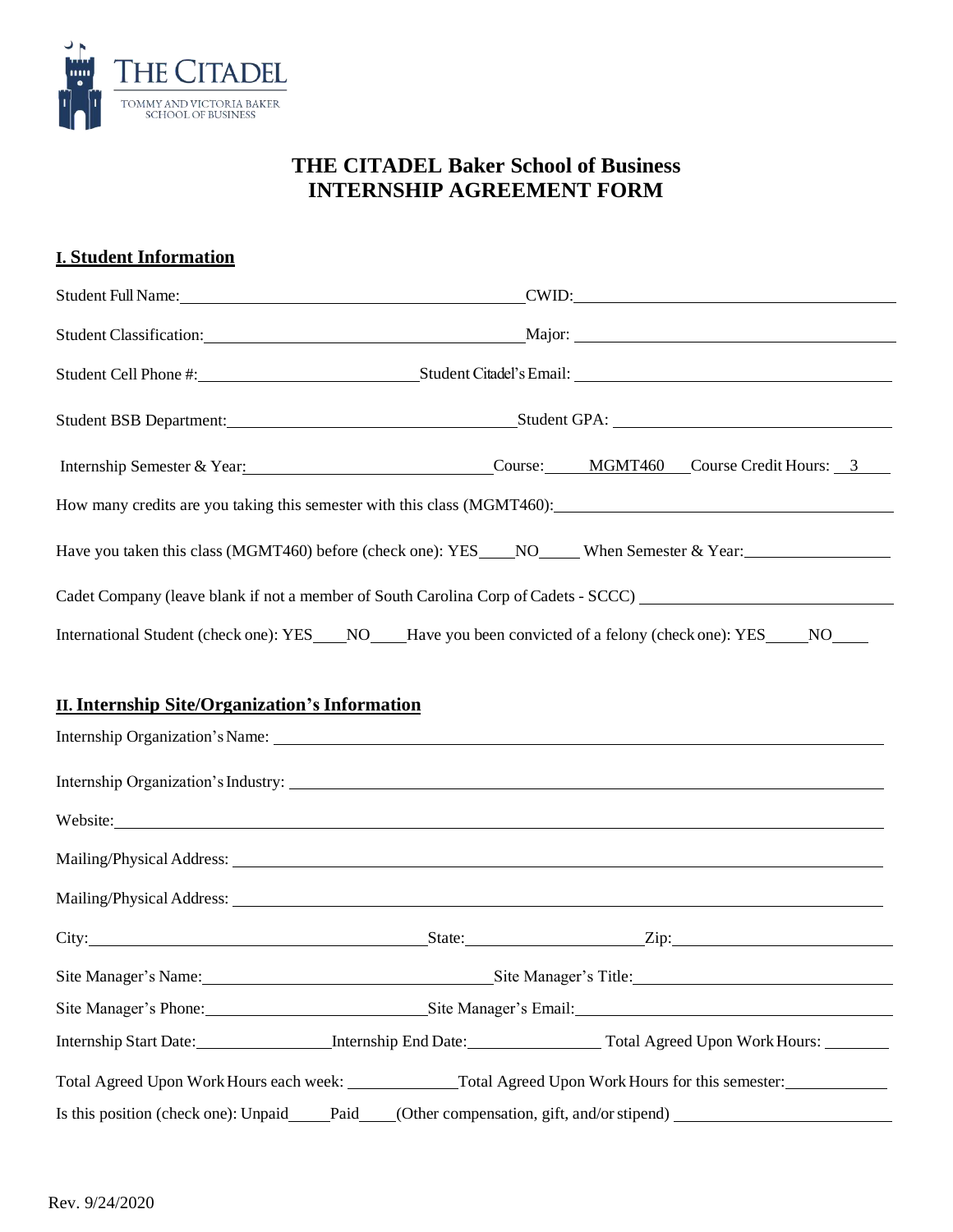

### **III. Student Internship Description & Learning Objectives**

Identify specific duties and assignments with your site supervisor (you may attach or use position description provided).

#### **Work Schedule and Internship Leave:**

| * Leave for cadets: Academic departments submit internship leave. Leave at the training hour on Tuesdays and Thursdays (1230 – |
|--------------------------------------------------------------------------------------------------------------------------------|
| 1330) or Fridays after 1500 will not be proceeded or approved for SCCC (unless special permission granted from The             |
| Commandant's Dept.                                                                                                             |

| Mon.                                                                                                                                                                                                                                 |  |                     |
|--------------------------------------------------------------------------------------------------------------------------------------------------------------------------------------------------------------------------------------|--|---------------------|
| $Tue(*).$                                                                                                                                                                                                                            |  |                     |
| Wed.                                                                                                                                                                                                                                 |  |                     |
| $Thur(*).$                                                                                                                                                                                                                           |  |                     |
| $\text{Fri}(*).$                                                                                                                                                                                                                     |  |                     |
|                                                                                                                                                                                                                                      |  |                     |
| Estimated number of total hours for this semester:                                                                                                                                                                                   |  |                     |
|                                                                                                                                                                                                                                      |  |                     |
| <b>IV. Internship Director's Review/Approval</b>                                                                                                                                                                                     |  |                     |
| Internship Director: Prof. Shawn Swartwood                                                                                                                                                                                           |  | Phone: 843-655-4442 |
| Department: Baker School of Business - Management/Entrepreneurship Dept. Email: sswartwo@citadel.edu                                                                                                                                 |  |                     |
| Reviewed/Approved: YES___________NO___________                                                                                                                                                                                       |  |                     |
| Special Comments / Notes: <u>and the community of the contract of the contract of the contract of the contract of the contract of the contract of the contract of the contract of the contract of the contract of the contract o</u> |  |                     |
|                                                                                                                                                                                                                                      |  |                     |
|                                                                                                                                                                                                                                      |  |                     |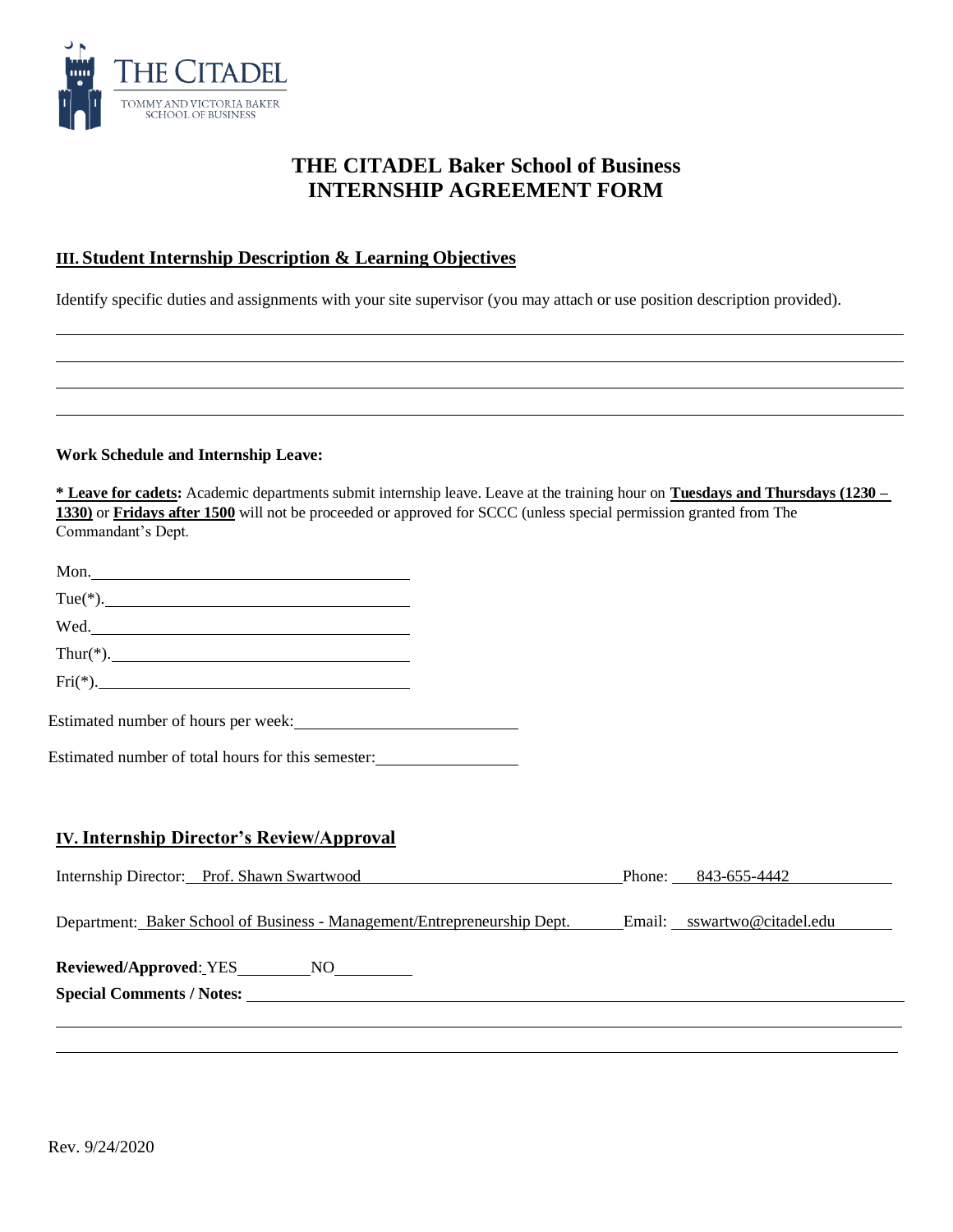

#### **V. Internship Guidelines for Students**

If accepted into The Citadel's Baker School of Business Internship Program, the intern will have the opportunity to participate in training and observation at the internship organization in accordance with this Agreement. The intern understands and agrees to abide by all requirements, provisions, terms, and conditions of this Agreement in consideration of the opportunity to participate in an internship program at this agency.

### **PERSONAL CONDUCT**

The Intern agrees to:

- Continue to uphold high moral values, as he/she will be representing The Citadel as an intern;
- Abide by The Citadel Student Code of Conduct as put forth in Blue Book Regulations.
- Accept an immediate dismissal from internship as well as potential disciplinary action in accordance with The Citadel's rules and regulations, upon any violation of school policies or procedures.

#### **RELATIONS WITH OTHERS**

Intern agrees that he/she:

- Is to abide by Blue Book Regulations in regard to personal matters with otherinterns.
- If he/she should witness what is considered to be an infraction of school policy, it is his/her responsibility to address and/or report the issue immediately to the Internship Director and/or the InternshipSupervisor.
- Fails to uphold any Blue Book Regulations by ignoring major infractions of school policy by not giving full disclosure, he/she will be deemed as responsible as the person who violates the school policy and will receive appropriate discipline.
- Will deal with issues in a responsible and courteous way to resolve conflicts directly with the persons involved, and, if necessary, he/she should contact their Citadel Faculty/Academic Intern Director responsible for his/her internship or the Career Center Internship Coordinator who will make further contacts as needed.

#### **INTERNSHIP POLICIES**

Intern agrees that he/she:

- Will fulfill the obligation to the organization according to the terms delineated on the internship agreement, and if dismissed by the organization because of unprofessional practices, the intern shall be and have unsuccessfully completed the internship requirements, and may receive a failing grade for the course and may also be subject to disciplinary action in accordance with The Citadel;
- The internship course may be dropped without academic or financial penalty only in those instances wherein The Citadel determines that the organization has significantly departed from the terms of The Baker School of Business Internship Agreement Form.
- Must complete the academic assignments and hours worked must be started and completed within the semester registered.
- The Faculty/Academic Intern Director and/or the Career Center Internship Coordinator will address questions about assignments, credit, or the academic quality of the internship site;
- Internship fees are assessed at the current tuition rate per credit hour per The Citadel Registrar's Office.
- Falsification of any portion of this document will result in immediate dismissal from The Baker School of Business Internship Program and may constitute further disciplinary action.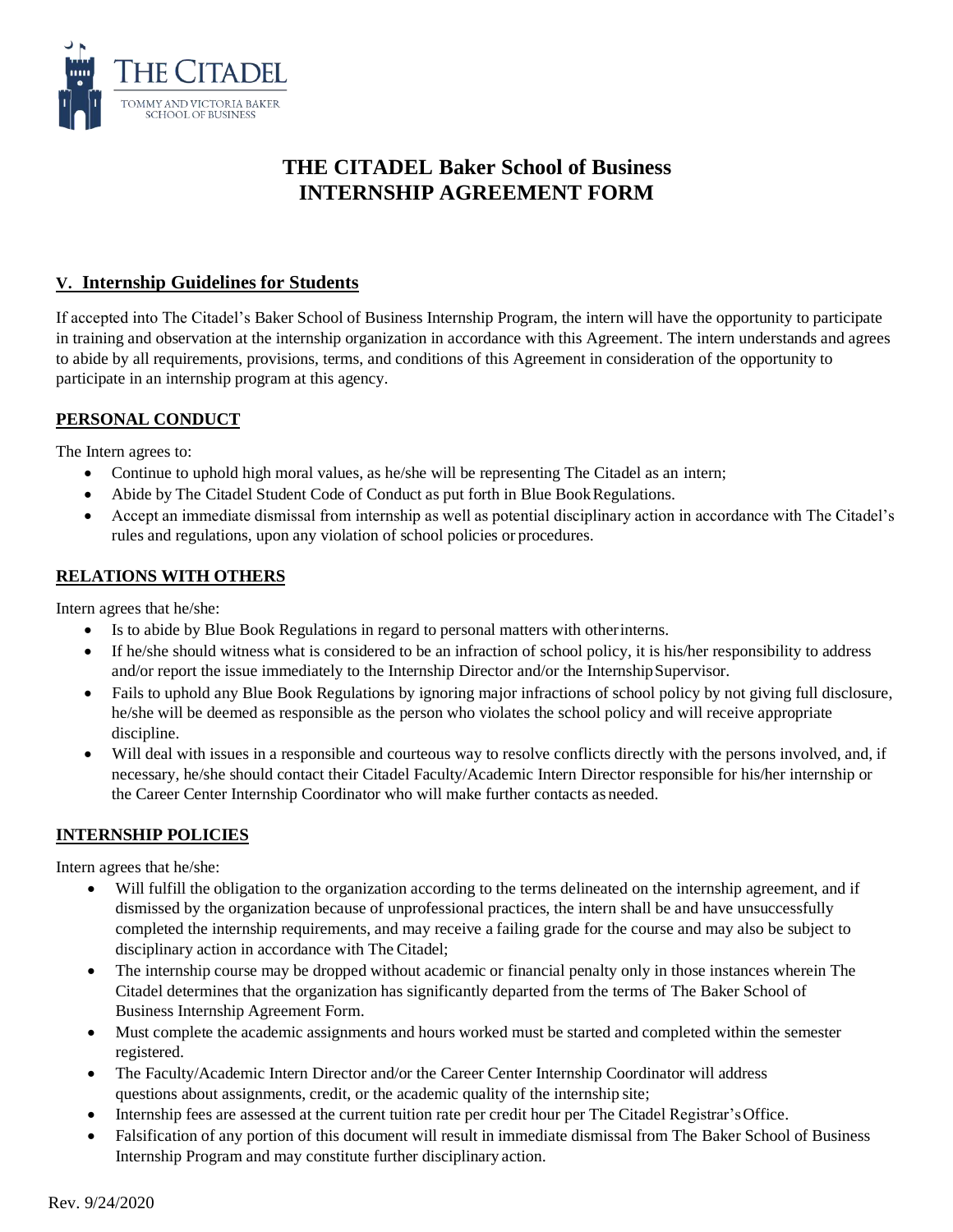

### **WAIVER OF LIABILITY & INDEMNITY**

- **Indemnity**. The undersigned student, hereby releases, waives his or her rights to recover against, and agrees to indemnify, defend, and hold harmless The Citadel, and all of its operators, and parent, subsidiary and related entities, and its and their respective officers, directors, employees, agents, servants and insurers (hereinafter jointly referred to as the "Indemnitee") from and for any and all claims or causes of action for any losses, damages, property damage, property loss or theft, costs, expenses (including attorney's fees and opinion witness fees), complaints, personal injury, death or other loss arising from or relating in any way to the student's participation in the Internship, including, without limitation, student's travel to, from and during the internship, and wrongful acts of others that are harmful to the student.
- Waiver. The undersigned student waives any and all claims that may arise against The Citadel, and all of its operators, and parent, subsidiary and related entities, and its and their respective officers, directors, employees, agents, servants and insurers as a result of or in any way related to student's participation in the Internship, including, without limitation, student's travel to, from and during the internship, and wrongful acts of others that are harmful to the student, including, but not limited to, claims alleging negligence, gross negligence, and/or willful and wanton negligence. The undersigned student agrees to waive the protection afforded by any statute or law in any jurisdiction the purpose, substance and/or effect of which is to provide that a general release shall not extend to claims, material or otherwise, which the person giving the release does not know or suspect to exist at the time of executing the release. This means, in part, that the undersigned is releasing unknown future claims.
- **Covenant Not To Sue**. The undersigned student agree that he or she will not sue The Citadel, or any of its operators, or parent, subsidiary and related entities, or its or their respective officers, directors, employees, agents, servants and insurers for any damages, losses, claims, causes of action, suits, demands, costs, complaints, including those resulting from the undersigned's illness, injury, and/or death, released and waived in the two preceding paragraphs. The undersigned student and parent and/or legal guardian each further agrees that The Citadel may plead this agreement as a full and complete defense to any suit brought in violation of this promise.
- **Agreements Not Limited by Actions of The Citadel**. The undersigned student's agreements and obligations under the three preceding paragraphs shall not be limited or reduced in any way because any of the losses, damages, property damage, property loss or theft, costs, complaints, personal injury, death or other loss, including those resulting from the undersigned's illness, injury, and/or death, arise or result, in whole or in part, from the negligence of, or breach of any express or implied warranty or duty by The Citadel, or any of its operators, or parent, subsidiary and related entities, or its or their respective officers, directors, employees, agents, servants, and insurers.